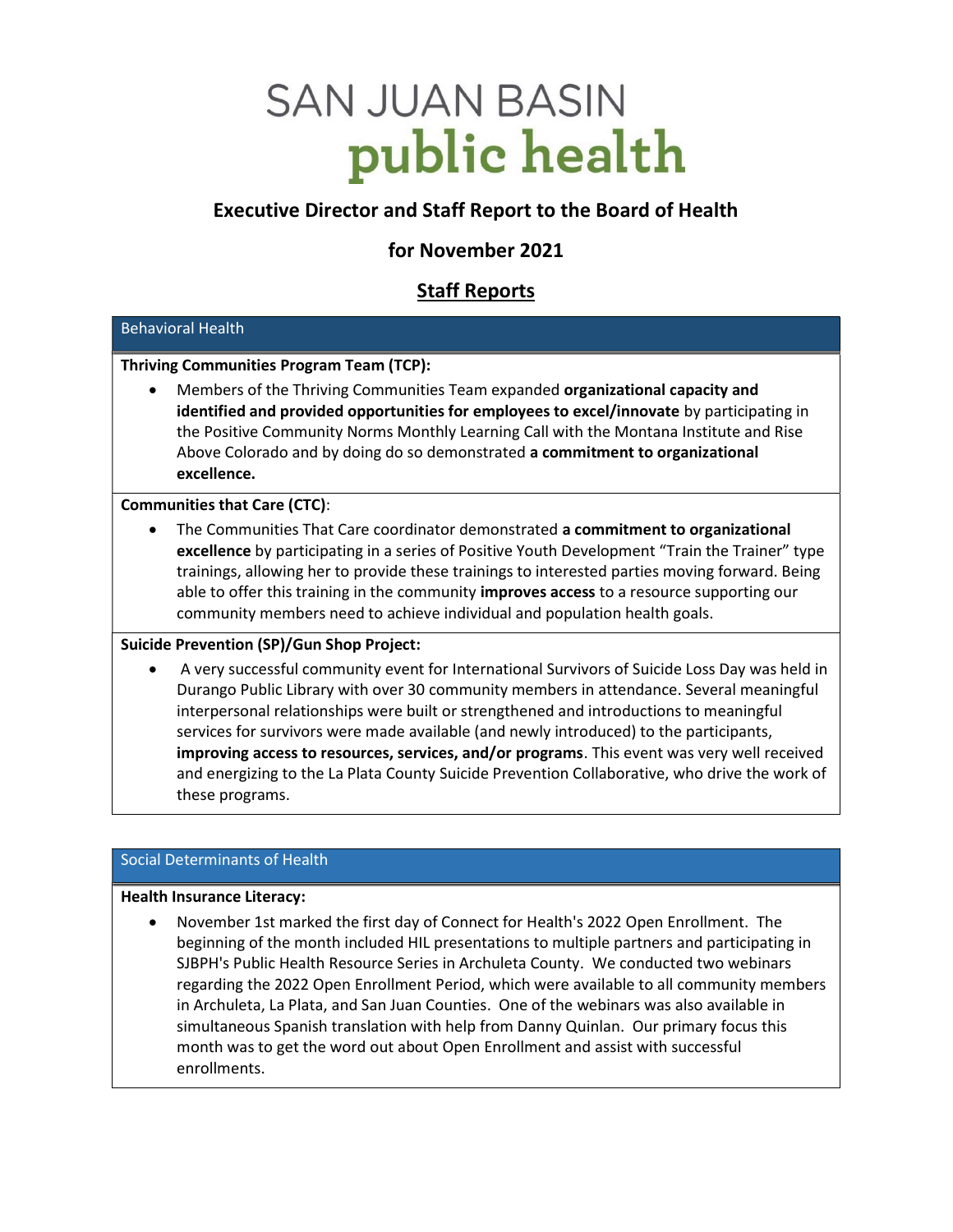#### Environmental Health

# Consumer Protection:

Retail Food Program

 Retail Food inspectors visited CSU Extension ServSafe Food Protection Manager classes for Q/A sessions.



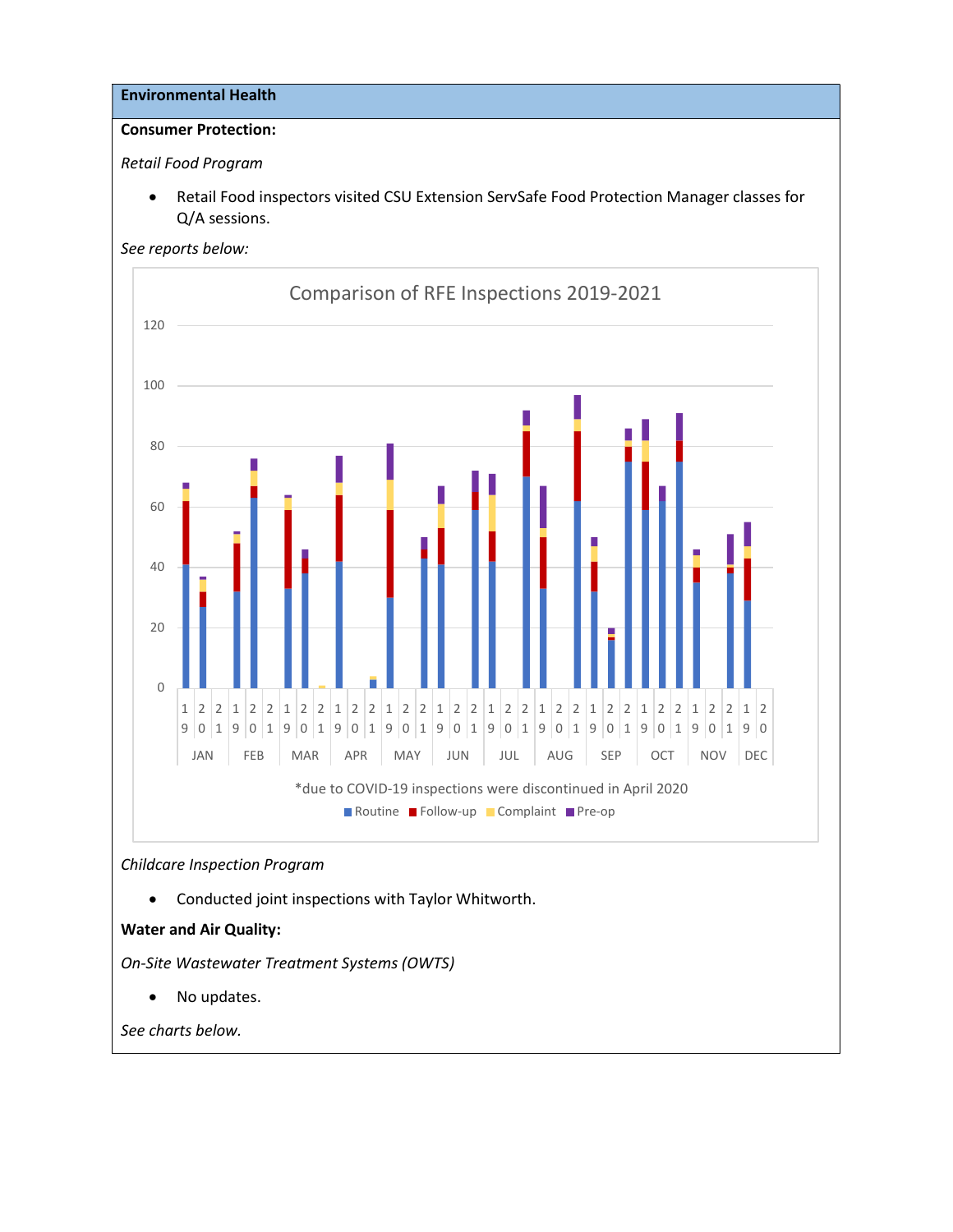

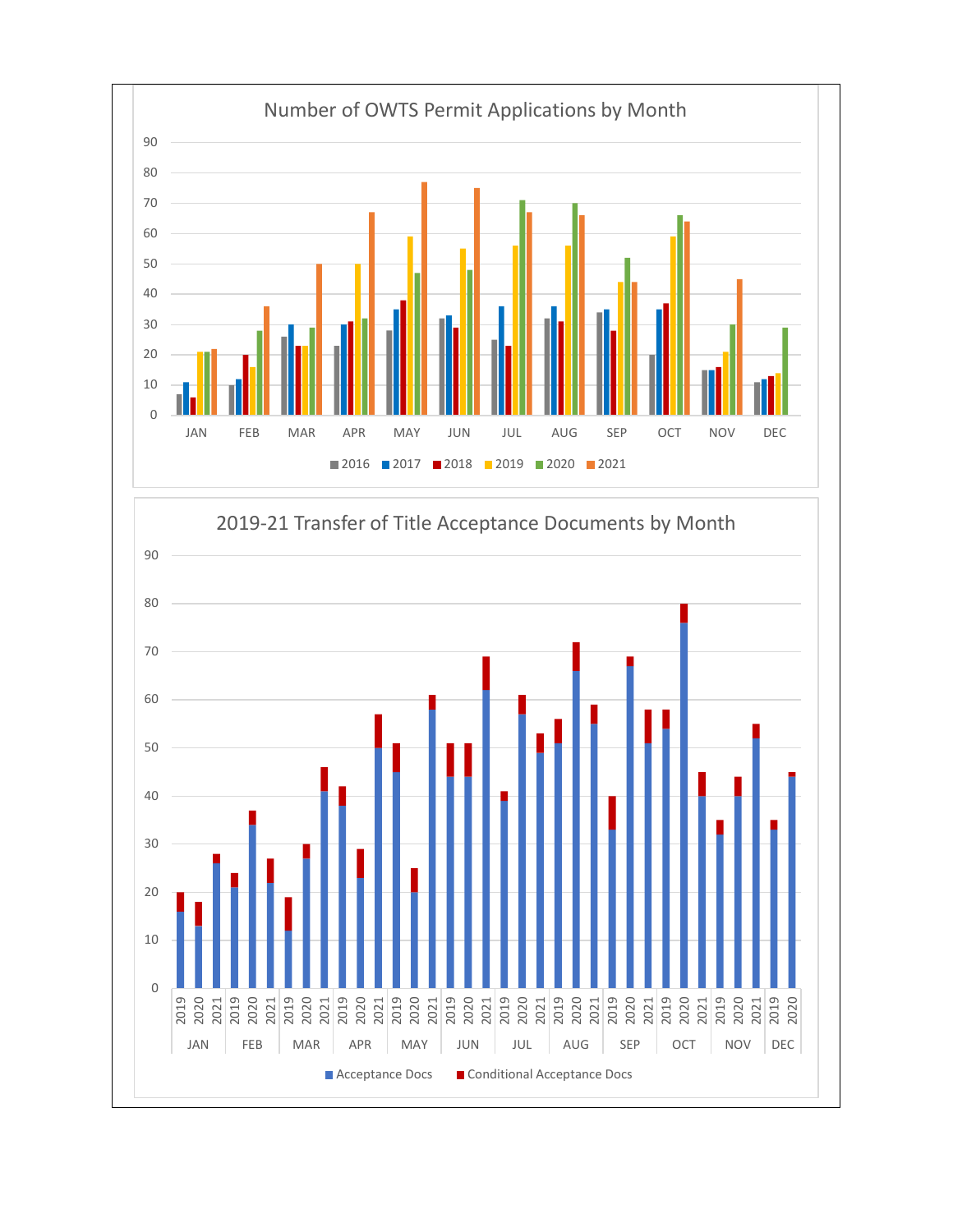Surface and Drinking Water

Staff completed the field portion of the Animas River- San Juan County water testing project.

Radon

• No updates.

# Water Lab

 The water lab performed 229 drinking water tests and 226 wastewater tests. See charts below.



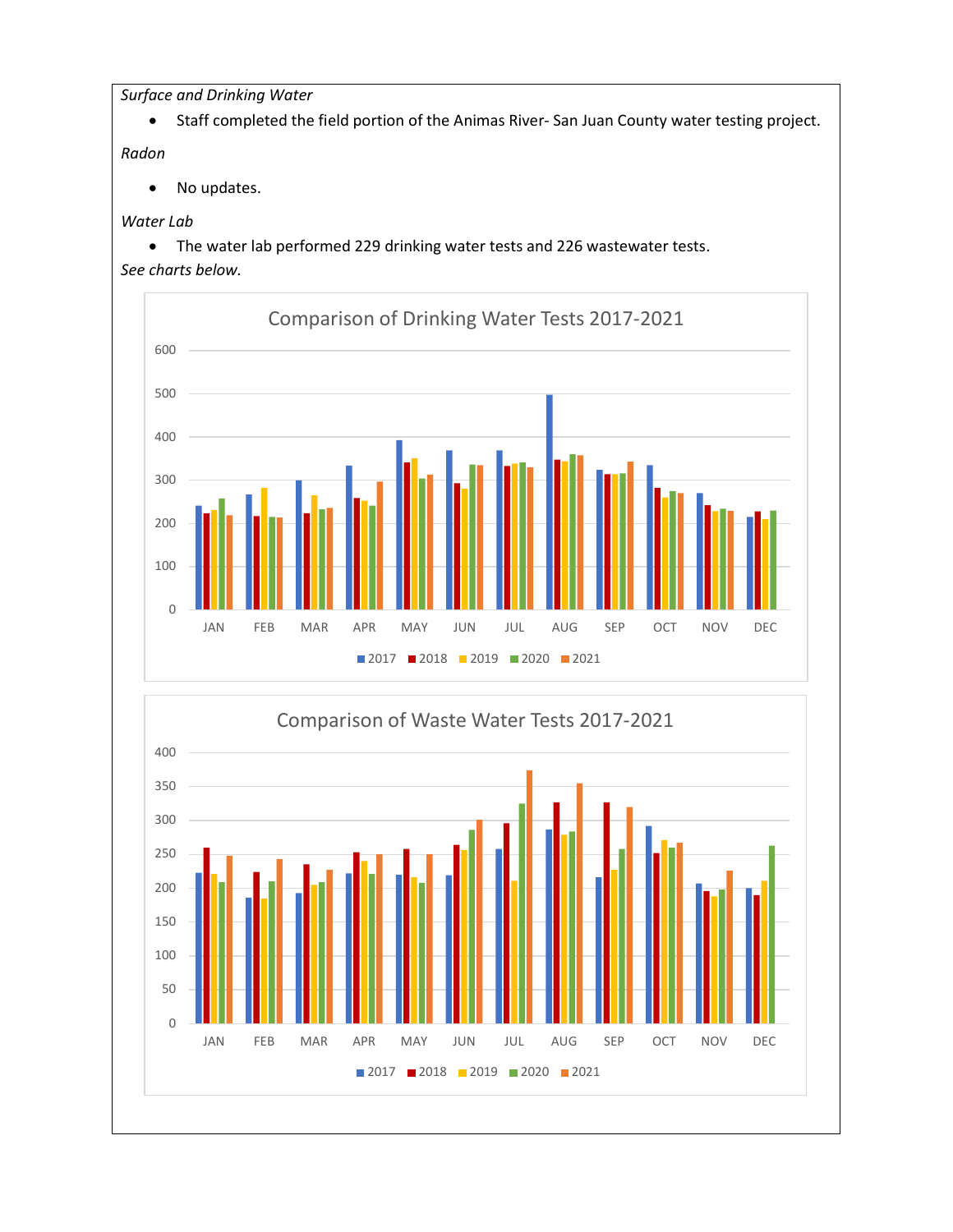# Health Behaviors Clinic: The clinic manager and medical assistant completed the Bridging the Gap Medical Interpretation Training to build workforce capacity and improve access to care for limited English proficiency (LEP) patients. Immunizations: There were various flu vaccine outreach clinics at Manna Soup Kitchen and Compañeros to increase access to preventative flu vaccination services. Nurse Family Partnership (NFP): NFP/SafeCare/Parents as Teachers Community Advisory Board meeting for La Plata/Archuleta counties was held 11/18/21 per ZOOM improving awareness of NFP program. NFP radio ads played on three radio stations including La Plata and Archuleta counties improving awareness of NFP program. Nurse home visitors attended Telehealth Guidance and Recommendations: Through the COVID-19 Pandemic training demonstrating commitment to organizational excellence. SafeCare: A majority, 58%, of the 26 visits this month were face-to face home visits. Transitioning back to the homes has been successful, and the flexibility to continue offering virtual visits has been beneficial and allowing us to continue to provide services consistently. Statewide Tobacco Education and Prevention Partnership (STEPP): The STEPP Coordinator met with school representatives from every district to build a better understanding of the existing tobacco related curriculums in schools. Outreach includes Archuleta, but successful meetings were only across La Plata County at this time. These meetings were critical in building culturally responsive health equity concepts into new and

# Women, Infants, and Children (WIC):

- San Juan Basin Public Health WIC identified a barrier for our Spanish speaking WIC families and has implemented and publicized a new direct phone line connecting to our Spanish speaking WIC Educator, demonstrating commitment to implement practices rooted in equity.
- San Juan Basin Public Health WIC identified a gap in breastfeeding education options for our Spanish speaking WIC mothers and has collaborated with the Pueblo WIC agency to offer online breastfeeding classes in Spanish, demonstrating commitment to implement practices rooted in equity.

# Clinical Care Linkage

# Cancer Prevention and Early Detection (CPED – Women's Wellness Connection):

existing programs related to tobacco prevention in schools.

- The clinic outreach coordinator created a Breast Cancer Awareness banner as well as Breast Cancer Awareness Radio ads to increase awareness of and access to services.
- The clinic outreach coordinated hosted a meeting with local organizations working with immigrant populations to coordinate efforts and increase access to community services.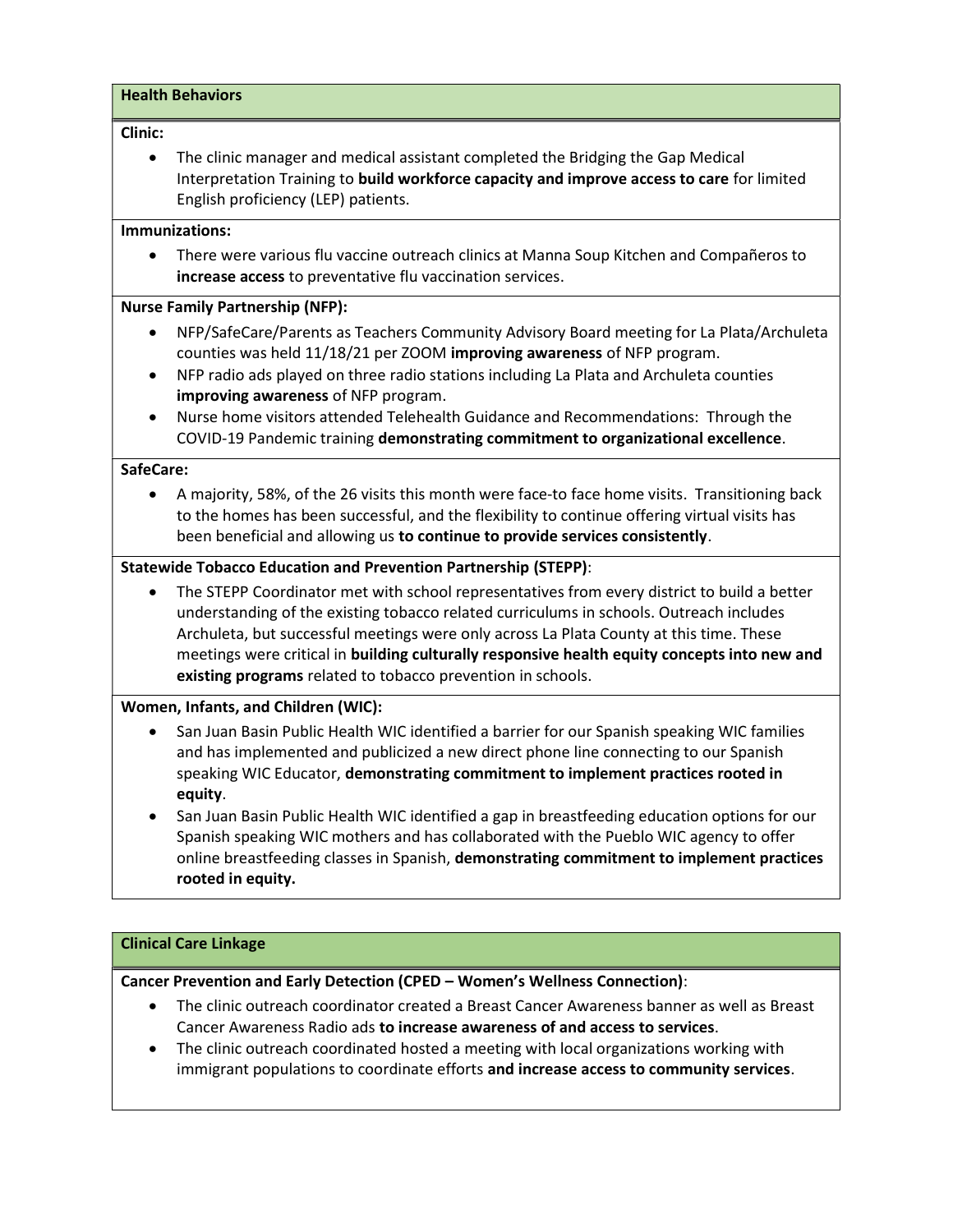#### Health Care Coordination:

 The Care Coordinator provided care coordination and/or referrals to 18 people in three counties, fostering resiliency and improving access to care.

#### Language Services:

 The agency interpreter has continued to interpret for SJBPH programs including HCP, NFP, Clinic and translate documents to increase access to services.

#### Regional Oral Health Specialist (ROHS):

 Staff provided preventive dental services to 32 children in Silverton, and provided care coordination/referrals to four clients, improving awareness of resources and access to care.

# Specialty Clinics/Maternal Child Health (MCH):

 The MCH Nurse Navigator has 13 care coordination clients and provided information & referral to five families of Children with Special Health Care Needs, improving access to care.

# Temporary Assistance for Needy Families (TANF):

 Parents Plus Coordinator/Nurse provided health education and healthcare referrals to clients in the Temporary Assistance for Needy Families program at Dept. of Human Services, thereby fostering resiliency and improving access to care.

#### Communicable Disease

#### Diseases reported November 1-November 30, 2021:

- 5 Animal Bites (3 Archuleta County, 2 La Plata County)
- 1 Cryptosporidiosis (La Plata County)
- 1 Giardiasis (La Plata County)
- 1 Hemolytic Uremic Syndrome (La Plata County)
- 1 Influenza- Hospitalized (La Plata County)
- 1 Salmonellosis (La Plata County)
- 1 STEC (Shiga Toxin Producing E. coli) (La Plata County)
- 1 Step Pneumo Invasive (La Plata County)
- 1 Varicella (Archuleta County)

# Communicable Disease:

 Communicable disease follow up is being done by CDPHE, except for respiratory disease outbreaks and zoonotics. Staff identified a RSV Outbreak in a child care setting in November and closed two RSV outbreaks and 1 Croup.

# Tuberculosis (TB):

 Transferred one LTBI patient to another state and received an email informing us they have finished treatment. We transferred another patient out of state, too, but treatment has not started yet.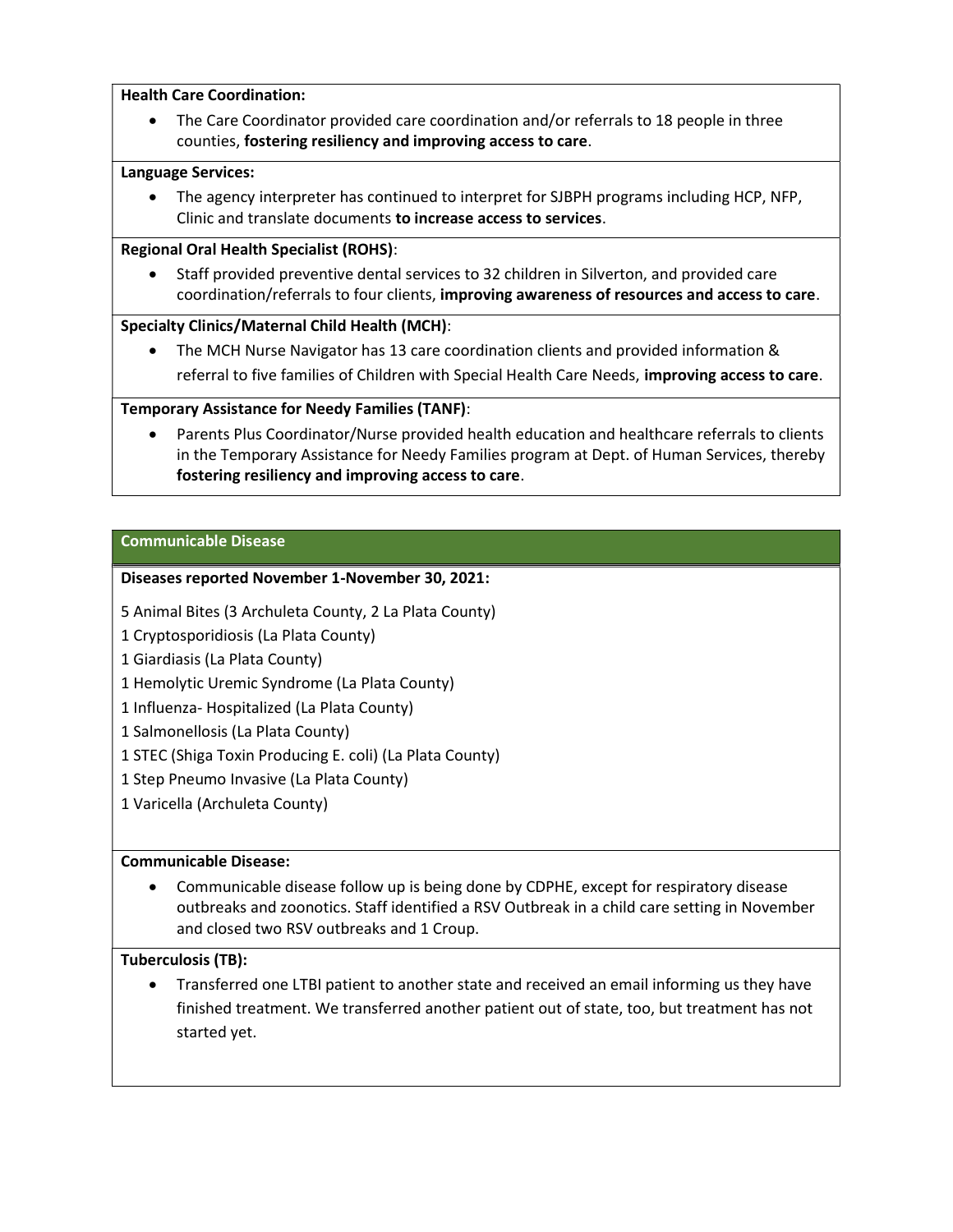#### Emergency Preparedness and Response

#### Emergency Preparedness and Response:

 Staff provided Safety Officer subject matter expertise at the La Plata County forest management educational site to identify and address gaps in partner agency/stakeholder knowledge.

#### Universal Activities

# Administrative Services:

#### Human Resources:

#### HR Staffing Updates

December

- The following vacancies were filled since the last report:
	- o PT Nurse Practitioner, Communicable Disease Specialist I, Environmental Health Senior Program Manager
- The following vacancies have been hired for with future start dates:
	- o Facilities Technician
- Recruitment continues for the following staff positions:
	- o Communicable Disease Specialist I, Communicable Disease Specialist II, , Administrative Support Assistant II, Communicable Disease Coordinator, Executive Assistant, Communications Director, Administrative Assistant - Dental, Assessment & Planning Specialist, Senior Program Manager x 2, Public Health Nurse, Communicable Disease Specialist I - Administration

#### Assessment and Planning:

- Staff supported data requests from internal and external partners who were then able to provide evidence-based public health recommendations.
- Staff participated in several webinars focused on topics including data-driven organizations, data, ethics and leadership, allowing for opportunities to excel and innovate.
- Staff participated in the state Child Fatality Prevention System's state review team meeting and the fourth quarterly meeting, increasing organizational capacity.

#### Communications:

- In November, SJBPH communications focused both on COVID-19 information, and non-COVID public health and agency information. Topics included localized (state and local) reporting, information on COVID-19 state and local data, COVID-19 testing, COVID precautions, COVID vaccine and booster distribution, monoclonal antibody treatment access, and collaboration with community partners to improve awareness and acceptance of public health resources, services, programs, and value to the community. Agency communications were shared on client-focused programs such as the Vaccine Q &A event, Regional Oral Health program, Immunizations, Health Insurance Literacy, Emergency Preparedness, Nurse-Family Partnership, SafeCare, Sexual Health Clinic, WIC, and COVID-19. Communications were through a variety of channels including print, radio, tv, social media, and email.
- In November, SJBPH communications staff distributed one agency e-newsletter (November), two semi-monthly COVID updates, wrote and distributed six media releases, responded to 11